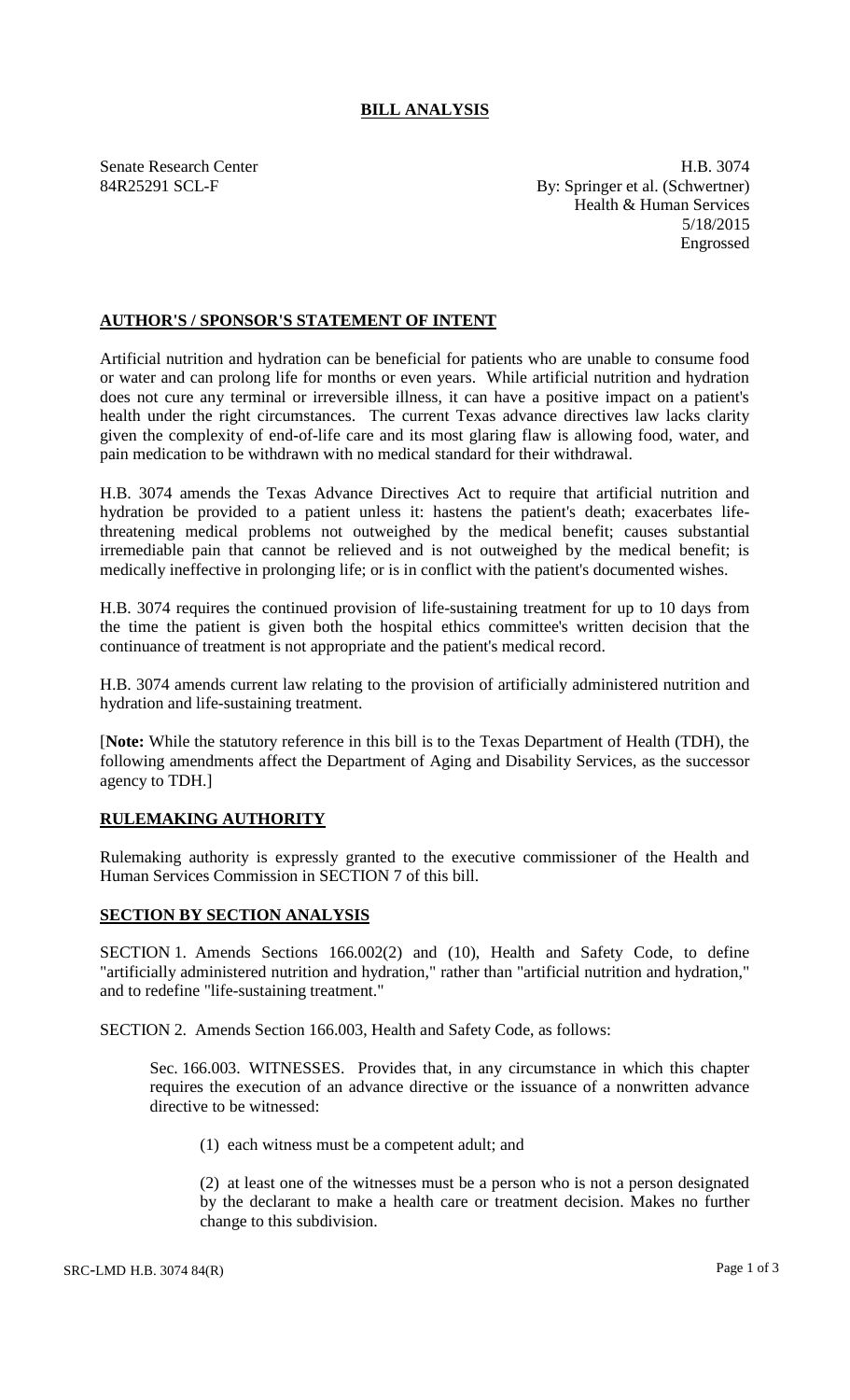SECTION 3. Amends Section 166.032(c), Health and Safety Code, to authorize a declarant to include in a directive directions other than those provided by Section 166.033, Health and Safety Code, and to designate in a directive a person to make a health care or treatment decision for the declarant in the event the declarant becomes incompetent or otherwise mentally or physically incapable of communication.

SECTION 4. Amends Section 166.033, Health and Safety Code, as follows:

Sec. 166.033. FORM OF WRITTEN DIRECTIVE. Authorizes a written directive to be in a certain form as set forth.

SECTION 5. Amends Sections 166.046(b) and (e), Health and Safety Code, as amended by S.B. 219, Acts of the 84th Legislature, Regular Session, 2015, as follows:

(b) Provides that the patient or the person responsible for the health care decisions of the individual who has made the decision regarding the directive or treatment decision:

(1) may be given a written description of the ethics or medical committee review process and any other policies and procedures related to this section adopted by the health care facility;

(2) shall be informed of the committee review process not less than 48 hours before the meeting called to discuss the patient's directive, unless the time period is waived by mutual agreement;

(3) at the time of being so informed, shall be provided:

(A) a copy of the appropriate statement set forth in Section 166.052 (Statements Explaining Patient's Right to Transfer), Health and Safety Code; and

(B) a copy of the registry list of health care providers and referral groups that have volunteered their readiness to consider accepting transfer or to assist in locating a provider willing to accept transfer that is posted on the website maintained by the Texas Department of Health under Section 166.053 (Registry to Assist Transfers); and

(4) is entitled to:

(A) and (B) Makes nonsubstantive changes to these subdivisions;

(C) receive a copy of the portion of the patient's medical record related to the treatment received by the patient in the facility for the lesser of:

(i) the period of the patient's current admission to the facility; or

(ii) the preceding 30 calendar days; and

(D) receive a copy of all of the patient's reasonably available diagnostic results and reports related to the medical record provided under Paragraph (C).

(e) Requires the patient to be given available life-sustaining treatment pending transfer under Subsection (d) if the patient or the person responsible for the health care decisions of the patient is requesting life-sustaining treatment that the attending physician has decided and the ethics or medical committee, rather than review process, has affirmed is medically inappropriate treatment. Provides that this subsection does not authorize withholding or withdrawing pain management medication, medical procedures necessary to provide comfort, or any other health care provided to alleviate a patient's pain. Provides that the patient is responsible for any costs incurred in transferring the patient to